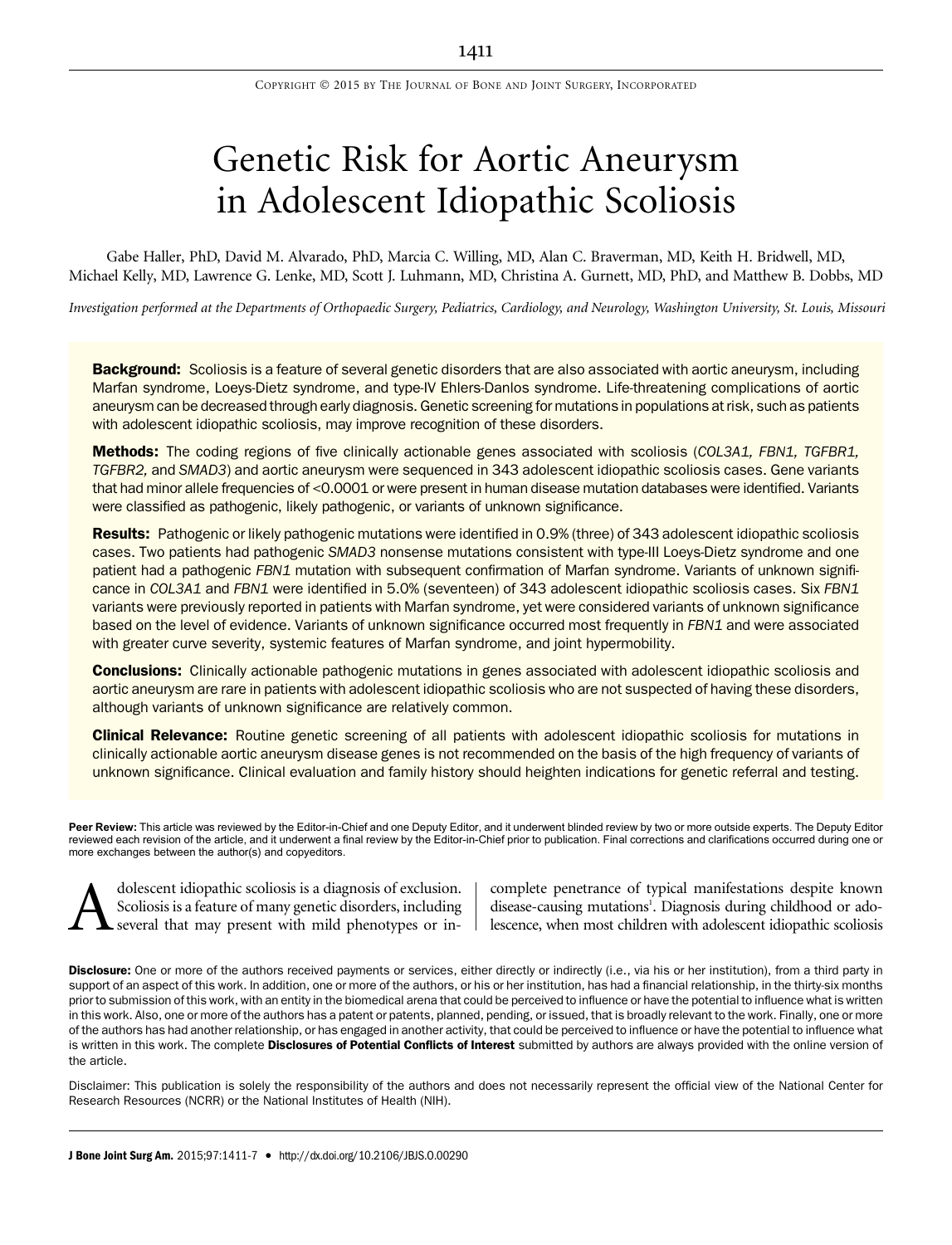# 1412

THE JOURNAL OF BONE & JOINT SURGERY · JBJS.ORG VOLUME 97-A  $\cdot$  NUMBER 17  $\cdot$  SEPTEMBER 2, 2015

GENETIC RISK FOR AORTIC ANEURYSM IN ADOLESCENT ID IOPATH IC SCOLIOSIS

| <b>TABLE I Clinically Actionable Disease Genes Associated with Scoliosis and Aortic Aneurysm</b> |                                        |                                                          |                                                                                                                                                                                                                                            |                                |  |  |
|--------------------------------------------------------------------------------------------------|----------------------------------------|----------------------------------------------------------|--------------------------------------------------------------------------------------------------------------------------------------------------------------------------------------------------------------------------------------------|--------------------------------|--|--|
| Gene                                                                                             | <b>Types of Mutations</b>              | <b>Disorder</b>                                          | <b>Clinical Features</b>                                                                                                                                                                                                                   | Prevalence                     |  |  |
| COL3A1                                                                                           | Missense (mainly<br>glycine), nonsense | <b>Type-IV Ehlers-Danlos</b><br>syndrome (vascular type) | Arterial dissection, rupture, or aneurysm;<br>bowel rupture; pregnancy complications<br>(uterine rupture); clubfoot; hip dysplasia;<br>thin, translucent skin; easy bruising; facial<br>features                                           | 1:200,000 <sup>28</sup>        |  |  |
| FBN1                                                                                             | Nonsense, missense                     | Marfan syndrome                                          | Aortic aneurysm, joint hypermobility, tall<br>stature, long limbs, pectus deformity, lens<br>dislocation, glaucoma, cataract, facial<br>features                                                                                           | 1:5000 to 10,000 <sup>29</sup> |  |  |
| TGFBR1                                                                                           | Missense                               | <b>Type-I Loeys-Dietz</b><br>syndrome                    | Aortic aneurysm, arterial tortuosity, atrial<br>septal defect, bicuspid aortic valve, joint<br>hypermobility, long limbs, bifid uvula or<br>cleft palate, craniosynostosis, Chiari<br>malformation, cognitive impairment,<br>hypertelorism | Unknown <sup>30</sup>          |  |  |
| TGFBR2                                                                                           | Missense, nonsense                     | <b>Type-II Loeys-Dietz</b><br>syndrome                   | Vascular (aortic aneurysm, arterial<br>tortuosity), bifid uvula, translucent skin,<br>velvety skin                                                                                                                                         | Unknown <sup>30</sup>          |  |  |
| SMAD <sub>3</sub>                                                                                | Missense, nonsense                     | Type-III Loeys-Dietz<br>syndrome                         | Vascular (aortic aneurysm, arterial<br>tortuosity), early-onset osteoarthritis                                                                                                                                                             | Unknown <sup>30</sup>          |  |  |

are evaluated, is also problematic for disorders that may not manifest until adulthood<sup>2,3</sup>. Although positive family histories can aid the diagnosis of some disorders, many individuals do not know their family history, or mutations may arise de novo, making family history less informative.

Marfan syndrome, Loeys-Dietz syndrome, and type-IV Ehlers-Danlos syndrome may be associated with scoliosis<sup>4-6</sup> and are important to diagnose because of the high risk of lifethreatening aortic aneurysm. Because treatment can prevent the life-threatening consequences of aortic aneurysm, the American College of Medical Genetics and Genomics has included these disease genes among the fifty-six genes considered medically actionable<sup>7</sup>. Reporting of results for these genes is therefore recommended, even when mutations are found incidentally during exome sequencing for unrelated disorders. Mutations in five clinically actionable genes, COL3A1 (type-IV Ehlers-Danlos syndrome)<sup>8</sup>, FBN1 (Marfan syndrome)<sup>9</sup>, TGFBR1 (type-I Loeys-Dietz syndrome), TGFBR2 (type-II Loeys-Dietz syndrome)<sup>10</sup>, and SMAD3 (type-III Loeys-Dietz syndrome) (Table I) $^{11}$ , are considered here because they have a higher-than-average risk of scoliosis and may be difficult to diagnose clinically (Table I).

## Materials and Methods

#### Patient Samples

Patients with adolescent idiopathic scoliosis were recruited from St. Louis Children's Hospital and St. Louis Shriners Hospital for Children. This study was approved by the institutional review board and all patients and/or parents provided informed consent. All patients had spinal curves of  $>10^{\circ}$  and of unknown etiology, although most patients had curves of  $40^{\circ}$  to  $50^{\circ}$ . Patients with developmental delay, multiple congenital anomalies, or known or suspected underlying medical disorders, including Marfan syndrome or Ehlers-Danlos syndrome, were excluded from the study. The systemic features of Marfan syndrome and joint hypermobility were evaluated in some patients with use of the

Ghent criteria<sup>2</sup> and the Beighton scoring system<sup>12</sup>. Patients were recontacted after potentially disease-causing variants were discovered as part of this research study and were referred to clinical geneticists at St. Louis Children's Hospital and St. Louis Shriners Hospital for Children. Echocardiograms and ophthalmological evaluations were often ordered as part of the clinical genetics evaluations.

#### Sequencing and Analysis

Exome sequencing was performed on 343 unrelated patients with adolescent idiopathic scoliosis. All sequencing reads were aligned to the hg19 human reference sequence (Build 37) with use of Novoalign software (Novocraft, Selangor, Malaysia). Variant calling and annotation were completed with use of SAMtools [\(http://samtools.sourceforge.net\)](http://samtools.sourceforge.net) and SeattleSeq Annotation (University of Washington, Seattle, Washington). All variants were defined as extremely rare if they were present at minor allele frequencies of <0.0001 in the NHLBI (National Heart, Lung, and Blood Institute) GO (Grand Opportunity) Exome Sequencing Project ( $n = 6503$ )<sup>13</sup>. Analysis was restricted to variants altering the coding sequence (nonsense, splice-site, missense, and insertion or deletion variants). All variants were validated by Sanger sequencing.

# Source of Funding

Two authors of this study (M.B.D. and C.A.G.) received grants from the Shriners Hospital for Children, the Marfan Foundation, the National Institutes of Health (NIH), the Children's Discovery Institute of St. Louis Children's Hospital and Washington University School of Medicine, and the University of Missouri Spinal Cord Injuries Research Program. Funds were used to pay for sequencing, analysis, and salaries.

## Results

 $\Lambda$   $\bar{I}$  e identified twenty-one extremely rare variants in three genes associated with both scoliosis and aortic aneurysm (COL3A1, FBN1, and SMAD3) in a screen of 343 patients with adolescent idiopathic scoliosis (Table II). No extremely rare variants were identified in TGFBR1 or TGFBR2.

Two pathogenic variants were identified in SMAD3, the gene responsible for type-III Loeys-Dietz syndrome, which is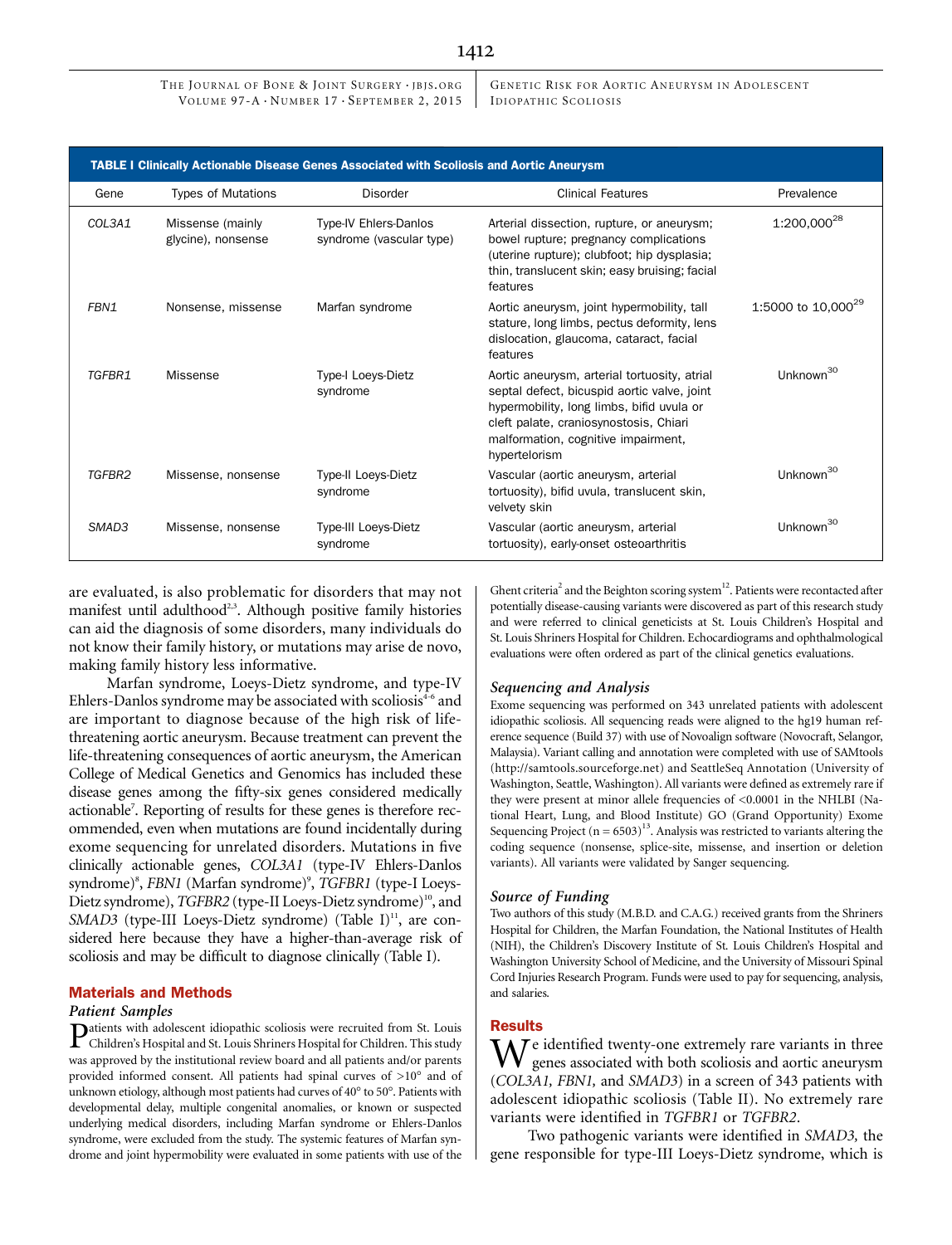GENETIC RISK FOR AORTIC ANEURYSM IN ADOLESCENT IDIOPATHIC SCOLIOSIS

also known as the aortic aneurysm-osteoarthritis syndrome<sup>11</sup>. Both SMAD3 mutations are predicted to result in loss of function, with a loss of the transcription start site (p.Met1Thr) in individual 6234001 and a premature termination codon (p.Ser161 $*$ ) in individual 6281001. Loss of function mutation is one of the most common types of mutation identified in type-III Loeys-Dietz syndrome<sup>11,14,15</sup>. Neither SMAD3 mutation had previously been reported. The proband carrying the SMAD3 p.Met1Thr mutation had an 80° right thoracic curve that failed bracing and was surgically treated. He was evaluated by the clinical genetics team at the age of fourteen years, and, on the basis of clinical examination, there was no suspicion for a diagnosis of type-III Loeys-Dietz syndrome or other connective tissue disorder. His height was 173.5 cm (75th percentile) and his weight was 55.3 kg (97th percentile). His facial features revealed a normal uvula and absent hypertelorism. He had a normal echocardiogram at the age of fourteen years. His maternal grandfather had a history of aortic aneurysm and the proband's mother, who also had the pathogenic SMAD3 p.Met1Thr mutation, had bilateral knee arthritis diagnosed at the age of forty-two years.

The second patient with adolescent idiopathic scoliosis harboring a pathogenic SMAD3 loss of function mutation diagnostic of type-III Loeys-Dietz syndrome (p.Ser161\*) presented with a 70° right thoracic curve. Her height was 176 cm (97th percentile) and her weight was 61 kg (78th percentile). She had knee pain as a child, but was otherwise healthy. Her examination did not reveal any evidence for a connective tissue disorder except skin stria. There was no family history of aortic aneurysm, heart disease, or arthritis.

Fourteen extremely rare variants in FBN1 were identified in this cohort of 343 patients, and one was determined to be pathogenic. Although six variants were previously reported in patients with Marfan syndrome or Marfan-like phenotypes and are listed in the Universal Mutation Database<sup>16</sup>, we determined that only FBN1 p.Ile2585Thr should be considered pathogenic. FBN1 p.Ile2585Thr was previously reported in multiple patients with Marfan syndrome<sup>16-18</sup> and was absent from more than 60,000 individuals in the Exome Aggregation Consortium (ExAC) database<sup>19</sup>. Therefore, according to the variant classification criteria of Dorschner et al., the p.Ile2585Thr mutation is pathogenic because its allele frequency is below the incidence of Marfan syndrome, it is present in at least three unrelated affected individuals, and it segregates with disease<sup>20</sup>. The proband with adolescent idiopathic scoliosis with the p.Ile2585Thr mutation had a 93° right thoracic curve. She was subsequently diagnosed with Marfan syndrome after clinical genetics and echocardiogram evaluations. She had an elevated Ghent systemic feature score (10 points of 22 points total) and a dilated aortic root (a standard deviation of  $+2.6$ ), consistent with Marfan syndrome. There was no family history of Marfan syndrome or aortic aneurysm. Therefore, overall, we detected two SMAD3 pathogenic variants and one FBN1 pathogenic variant in our cohort of 343 adolescent idiopathic scoliosis cases, resulting in a yield of 0.9% (three of 343 cases).

Five additional FBN1 variants in our patients with adolescent idiopathic scoliosis were previously reported in patients with Marfan syndrome or Marfan-like phenotypes<sup>16</sup>, but according to the Dorschner criteria<sup>20</sup>, these missense variants did not meet the criteria to be considered as pathogenic because they had not been reported in at least three individuals with Marfan syndrome and did not segregate with disease in at least one family. Therefore, all five of these FBN1 variants were considered variants of unknown significance. The FBN1 p.Met1576Thr mutation was present in ten of 122,930 control alleles and p.Leu1405Arg was present in six of 122,898 control alleles<sup>19</sup>. Although these frequencies were less than the incidence of Marfan syndrome (estimated to be 1:5000 to 10,000), the relatively high frequency in ExAC suggests the possibility that these variants may have been benign polymorphisms. However, the p.Met1576Thr variant was highly enriched in our adolescent idiopathic scoliosis cohort because it was identified in three of 343 adolescent idiopathic scoliosis cases. Two patients with adolescent idiopathic scoliosis with the FBN1 p.Met1576Thr variant underwent clinical genetics evaluations and had a normal range of Ghent systemic features (4 to 5 points) and normal echocardiograms and ophthalmological evaluations. Although they were both tall (height,  $\geq$ 89th percentile), they did not meet clinical criteria for Marfan syndrome when evaluated at the ages of nineteen and twenty years<sup>2</sup>. There was a family history of tall stature, but no aortic aneurysm or scoliosis. Because the p.Met1576Thr variant had previously been described in two patients with isolated aortic dilation<sup>17,21</sup>, regular echocardiogram evaluations were recommended for our patients with adolescent idiopathic scoliosis with the p.Met1576Thr variant until further data established its clinical importance. The FBN1 p.Leu1405Arg variant was seen in a single patient with adolescent idiopathic scoliosis, who was not found to have a dilated aorta or to meet criteria for Marfan syndrome after evaluation by a medical geneticist. She also had tall stature (91st percentile). This variant was also present in her brother, with pectus excavatum and mild scoliosis, and in her mother; both had normal echocardiograms.

Eight additional FBN1 rare variants of unknown significance that had not previously been associated with Marfan syndrome were identified in adolescent idiopathic scoliosis cases. Four patients were evaluated by a medical geneticist, and none had a family history of Marfan syndrome or met criteria for Marfan syndrome. However, as a group, patients with adolescent idiopathic scoliosis with FBN1 variants had greater spinal curve severity and higher Ghent systemic feature scores and Beighton joint hypermobility scores compared with patients with adolescent idiopathic scoliosis without variants in FBN1 (Table III). These patients were also taller, but this was not significant ( $p =$ 0.15). No differences in sex, weight, or family history were noted.

Three variants of unknown significance were identified in COL3A1, the gene responsible for type-IV Ehlers-Danlos syndrome. Although the vast majority of mutations in COL3A1 in Ehlers-Danlos syndrome consist of splice-site, nonsense, or missense mutations resulting in glycine substitutions within the triple helical domain<sup>6</sup>, these three novel missense variants resulted in non-glycine amino acid substitutions. Because non-glycine amino acid substitutions are rare causes of type-IV Ehlers-Danlos syndrome, the significance of these mutations was unknown. None underwent clinical genetic evaluation.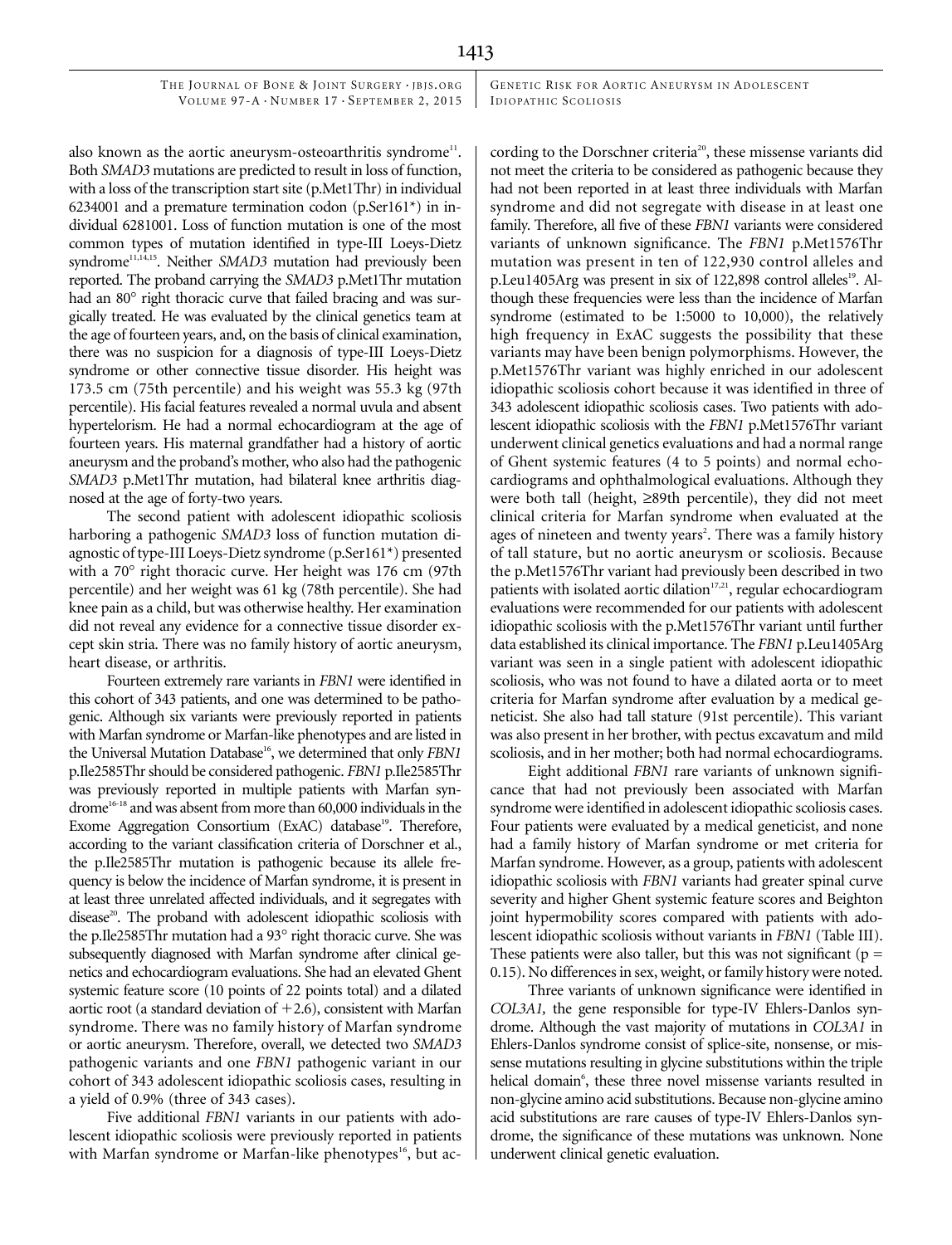GENETIC RISK FOR AORTIC ANEURYSM IN ADOLESCENT ID IOPATH IC SCOLIOSIS

|               | TABLE II Rare Genetic Variants in COL3A1, FBN1, and SMAD3 Identified in Adolescent Idiopathic Scoliosis Cases† |                |                   |                                      |     |                    |                | ➤       |
|---------------|----------------------------------------------------------------------------------------------------------------|----------------|-------------------|--------------------------------------|-----|--------------------|----------------|---------|
| Gene and Case | <b>Genomic Position</b>                                                                                        | Base<br>Change | Protein<br>Change | Frequency in<br><b>ExAC Database</b> | Sex | Curve <sup>#</sup> | Height§        | Weight§ |
| COL3A1        |                                                                                                                |                |                   |                                      |     |                    |                |         |
| 6294001       | chr2:189856935                                                                                                 | G > A          | R3260             | 1 of 122,932                         | F   | 69                 | $\overline{7}$ | 67      |
| 6292001       | chr2:189873814                                                                                                 | C > G          | <b>N1230K</b>     |                                      | F   | 48                 | 38             | 25      |
| 6388001       | chr2:189876375                                                                                                 | A > G          | K1426E            |                                      | F   | 50                 | 93             | 96      |
| FBN1          |                                                                                                                |                |                   |                                      |     |                    |                |         |
| 6128001       | chr15:48902952                                                                                                 | T > A          | <b>I107L</b>      |                                      | F.  | 84                 | 20             | 21      |
| 6340001       | chr15:48826300                                                                                                 | T > G          | <b>N280T</b>      |                                      | M   | 48                 | >99            | 99      |
| 6377001       | chr15:48795990                                                                                                 | T > G          | <b>N703H</b>      |                                      | F   | 50                 | 57             | 62      |
| 6623001       | chr15:48791223                                                                                                 | G > T          | A709E             |                                      | F   | 85                 | 93             | >99     |
| 6623001       | chr15:48791224                                                                                                 | C > T          | A709T             |                                      | F   | 85                 | 93             | >99     |
| 6683001       | chr15:48787732                                                                                                 | T > C          | P825A             | 1 of 122,446                         | F   | 90                 | 66             | 44      |
| 6556001       | chr15:48779275                                                                                                 | C > T          | V1197I            | 6 of 122,898                         | F   | 77                 | 38             | 95      |
| 6226001       | chr15:48764870                                                                                                 | A > C          | L1405R            | 6 of 122,898                         | F   | 97                 | 91             | 85      |
| 6272001       | chr15:48760155                                                                                                 | A > G          | M1576T            | 10 of 122,930                        | F   | 90                 | 21             | 40      |
| 6418001       | chr15:48760155                                                                                                 | A > G          | M1576T            | 10 of 122,930                        | F   | 65                 | >99            | 87      |
| 6442001       | chr15:48760155                                                                                                 | A > G          | M1576T            | 10 of 122,930                        | F   | 35                 | 89             | 89      |
| 6320001       | chr15:48736768                                                                                                 | C > T          | G2003R            |                                      | F   | 66                 | 7              | 30      |
| 6111001       | chr15:48725128                                                                                                 | T > A          | Y2225F            |                                      | M   | 95                 | 93             | 86      |
| 6386001       | chr15:48712949                                                                                                 | A > G          | <b>I2585T</b>     |                                      | F   | 93                 | 98             | 92      |
| 6674001       | chr15:48073503                                                                                                 | T > C          | N2767S            | 4 of 122,914                         | F   | 50                 | 42             | 31      |
| 6005001       | chr15:48703201                                                                                                 | C > T          | 28681             |                                      | M   | 55                 | 91             | 95      |
| SMAD3         |                                                                                                                |                |                   |                                      |     |                    |                |         |
| 6234001       | chr15:67457343                                                                                                 | T > C          | M <sub>1</sub> T  |                                      | M   | 80                 | 75             | 97      |
| 6281001       | chr15:67473717                                                                                                 | C > A          | S161*             |                                      | F   | 70                 | 97             | 78      |

†NA = not available and VUS = variant of unknown significance. ‡The values are given in degrees. §The values are given in percentiles. #The values are the scores, given in points. \*\*The aorta was dilated on an echocardiogram.

Overall, genetic variants of unknown significance in FBN1 were identified in fourteen adolescent idiopathic scoliosis cases and variants of unknown significance in COL3A1 were identified in three adolescent idiopathic scoliosis cases, resulting in a 5.0% (seventeen of 343) frequency of variants of unknown significance in our adolescent idiopathic scoliosis cases screened for mutations in just five genes.

#### **Discussion**

This study reveals the complexity of genetic screening for mutations in five clinically actionable genes associated with aortic aneurysm in an adolescent idiopathic scoliosis population. Despite diagnosing 0.9% of patients having adolescent idiopathic scoliosis with either type-III Loeys-Dietz syndrome or Marfan syndrome, a much larger number of patients had variants of unknown significance in these genes, leaving the clinician and the patient in a precarious diagnostic dilemma. Although early diagnosis of Marfan syndrome and related disorders is important because lifestyle modifications, regular echocardiographic evaluations, pharmacological treatments, and prophylactic surgical procedures can substantially improve outcomes and lifespan<sup>22</sup>, the lack of clinical information about so many variants will undoubtedly lead to additional, and often unnecessary, cost and anxiety. Universal genetic screening of these five genes in a general adolescent idiopathic scoliosis population may eventually play a role in disease diagnosis, but the large number of variants of unknown significance reduces its current clinical utility.

In this study, two unrelated patients with adolescent idiopathic scoliosis were diagnosed with type-III Loeys-Dietz syndrome, a disorder whose associated craniofacial, skeletal, and cutaneous abnormalities may be mild $11$ . The distinguishing feature of type-III Loeys-Dietz syndrome is the presence of early-onset arthritis, most often affecting the knees, spine, and thumb base at a mean age of forty-two years, although it can be present in childhood<sup>11</sup>. However, diagnosis is critical because aneurysms occur in >90% of SMAD3 gene mutation carriers<sup>15</sup>. Because of the lifelong risk of aneurysm, our patients with adolescent idiopathic scoliosis who were diagnosed with type-III Loeys-Dietz syndrome, despite having normal echocardiograms, will need continued surveillance. Compared with type-I Loeys-Dietz syndrome (due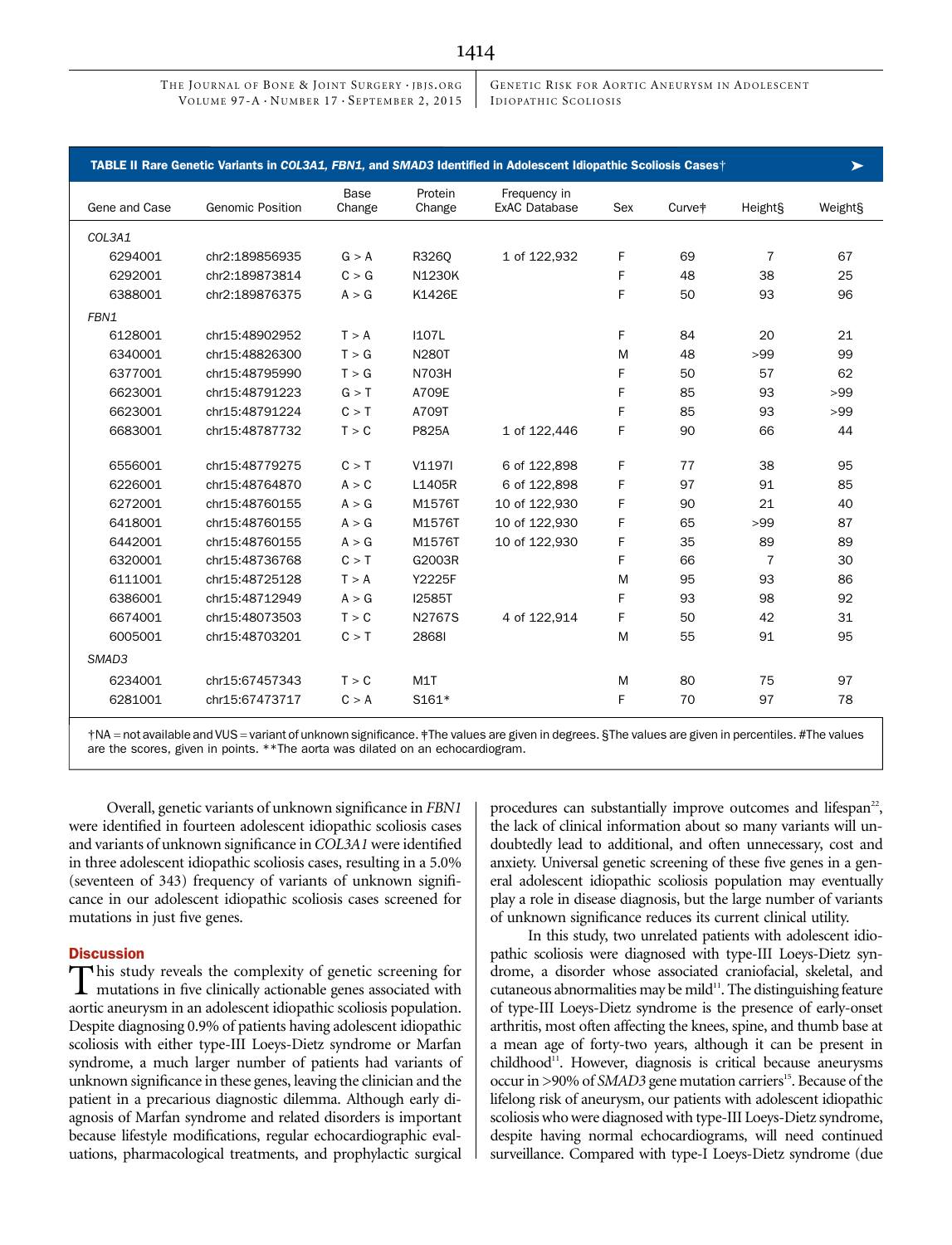GENETIC RISK FOR AORTIC ANEURYSM IN ADOLESCENT IDIOPATHIC SCOLIOSIS

| <b>TABLE II (continued)</b> |                    |                                                    |                |                                                                                                                                           |
|-----------------------------|--------------------|----------------------------------------------------|----------------|-------------------------------------------------------------------------------------------------------------------------------------------|
| Ghent<br>Systemic Score#    | Beighton<br>Score# | <b>Genetics Evaluation</b><br>and Echocardiogram** | Interpretation | Reference                                                                                                                                 |
|                             |                    |                                                    |                |                                                                                                                                           |
| <b>NA</b>                   | <b>NA</b>          | N                                                  | <b>VUS</b>     |                                                                                                                                           |
| 1                           | 1                  | N                                                  | <b>VUS</b>     |                                                                                                                                           |
| 3                           | 0                  | N                                                  | <b>VUS</b>     |                                                                                                                                           |
|                             |                    |                                                    |                |                                                                                                                                           |
| <b>NA</b>                   | <b>NA</b>          | N                                                  | <b>VUS</b>     |                                                                                                                                           |
| 3                           | 0                  | Y                                                  | <b>VUS</b>     |                                                                                                                                           |
| $\mathbf{1}$                | $\mathbf{1}$       | Y                                                  | <b>VUS</b>     |                                                                                                                                           |
| <b>NA</b>                   | <b>NA</b>          | N                                                  | <b>VUS</b>     | Single report, no details <sup>16</sup>                                                                                                   |
| <b>NA</b>                   | <b>NA</b>          | N                                                  | <b>VUS</b>     |                                                                                                                                           |
| 3                           | $\mathbf{1}$       | N                                                  | <b>VUS</b>     | Patient with aortic dilation, skeletal features, and<br>ectopia lentis <sup>31</sup> , patient with isolated ectopia lentis <sup>32</sup> |
| 3                           | 3                  | N                                                  | <b>VUS</b>     |                                                                                                                                           |
| $\overline{2}$              | 4                  | Y                                                  | <b>VUS</b>     | Single report, no details <sup>16</sup>                                                                                                   |
| <b>NA</b>                   | <b>NA</b>          | N                                                  | <b>VUS</b>     | Two patients with isolated aortic aneurysm <sup>17,21</sup>                                                                               |
| 4                           | 1                  | Y                                                  | <b>VUS</b>     | Two patients with isolated aortic aneurysm <sup>17,21</sup>                                                                               |
| 5                           | 4                  | Υ                                                  | <b>VUS</b>     | Two patients with isolated aortic aneurysm <sup>17,21</sup>                                                                               |
| 4                           | 0                  | N                                                  | <b>VUS</b>     |                                                                                                                                           |
| 5                           | $\overline{2}$     | Y                                                  | <b>VUS</b>     |                                                                                                                                           |
| 10                          | $\overline{c}$     | $Y^**$                                             | Pathogenic     | Patients with Marfan syndrome <sup>16-18</sup>                                                                                            |
| 5                           | $\overline{c}$     | N                                                  | <b>VUS</b>     | Single report, no details <sup>16</sup>                                                                                                   |
| 6                           | 9                  | Y                                                  | <b>VUS</b>     |                                                                                                                                           |
|                             |                    |                                                    |                |                                                                                                                                           |
| <b>NA</b>                   | <b>NA</b>          | Υ                                                  | Pathogenic     |                                                                                                                                           |
| <b>NA</b>                   | <b>NA</b>          | N                                                  | Pathogenic     |                                                                                                                                           |

to mutations in TGFBR1) and type-II Loeys-Dietz syndrome (due to mutations in TGFBR2) that have a high rate of associated abnormalities such as bifid uvula and hypertelorism<sup>10</sup>, facial dysmorphism occurs in <50% of all patients with SMAD3 mu-

tations<sup>15</sup>, making type-III Loeys-Dietz syndrome more difficult to diagnose. However, screening patients with adolescent idiopathic scoliosis with pertinent family histories is likely to result in a higher diagnostic yield.

| TABLE III Clinical Characteristics of Adolescent Idiopathic Scoliosis Cases with Rare Variants in FBN1 |                          |                              |                      |  |  |  |  |
|--------------------------------------------------------------------------------------------------------|--------------------------|------------------------------|----------------------|--|--|--|--|
|                                                                                                        | No Variant ( $N = 328$ ) | FBN1 Variant ( $N = 15$ *)   | P Value              |  |  |  |  |
| Female patients†                                                                                       | 277 (84%)                | 13 (87%)                     |                      |  |  |  |  |
| Spinal curve <sup>#</sup>                                                                              | $55^\circ + 16^\circ$    | $72^{\circ}$ + 20 $^{\circ}$ | $1.1 \times 10^{-4}$ |  |  |  |  |
| Height percentile*                                                                                     | $46 \pm 30$              | $60 + 32$                    | 0.15                 |  |  |  |  |
| Weight percentile <sup>†</sup>                                                                         | $57 \pm 31$ §            | $56 \pm 32$                  |                      |  |  |  |  |
| First-degree relative with treated adolescent idiopathic<br>scoliosis <sup>+</sup>                     | 44 (13%)                 | 2(13%)                       |                      |  |  |  |  |
| Ghent systemic features score+ (points)                                                                | $2.6 + 1.7#$             | $4.0 + 2.2**$                | $5.3 \times 10^{-3}$ |  |  |  |  |
| Beighton joint hypermobility score+ (points)                                                           | $1.5 \pm 1.7$ † †        | $2.5 + 2.4**$                | 0.05                 |  |  |  |  |

\*One patient had two mutations. †The values are given as the number of patients, with the percentage in parentheses. ‡The values are given as the mean and the standard deviation. §The values are based on 217 patients. #The values are based on 205 patients. \*\*The values are based on twelve patients. ††The values are based on 204 patients.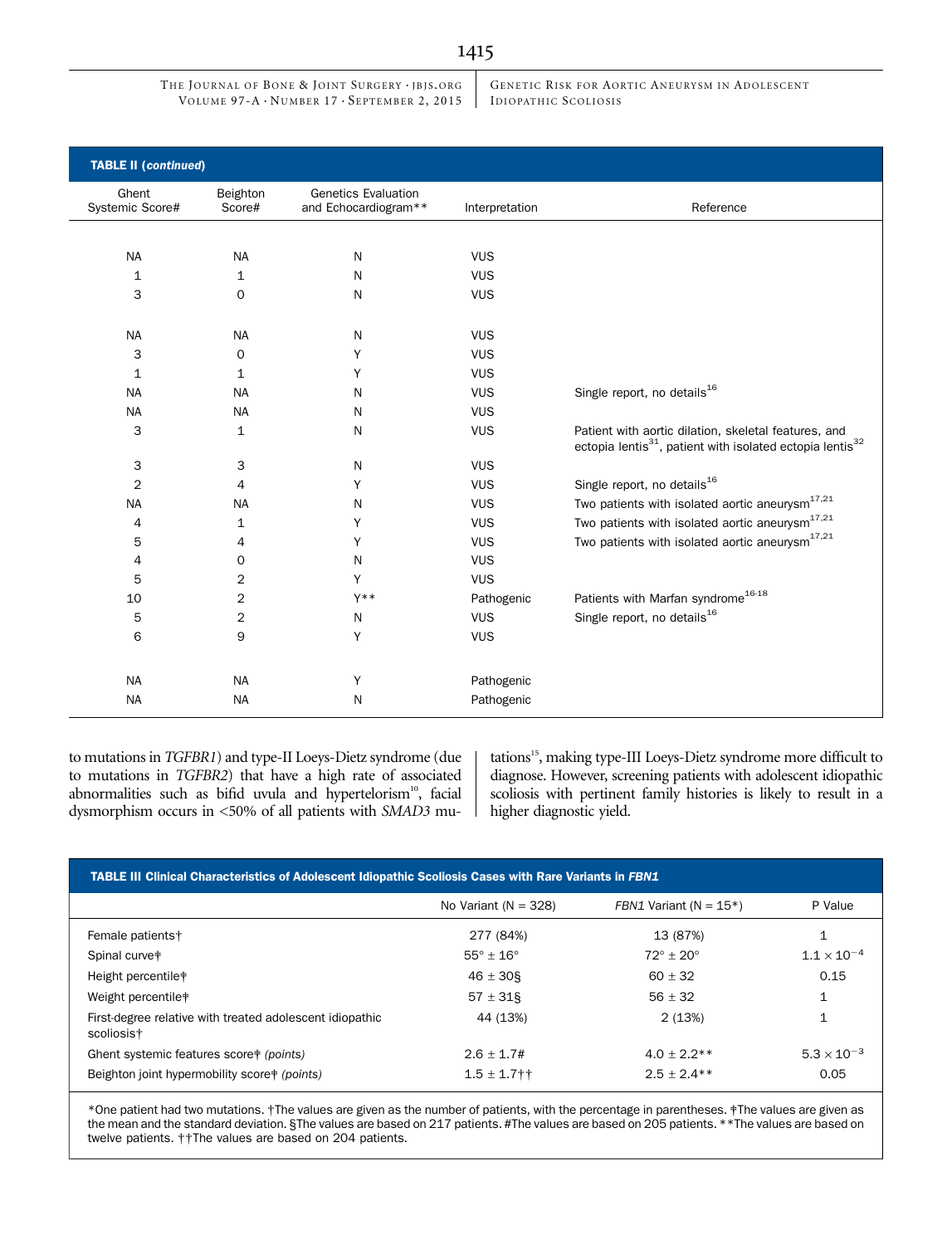GENETIC RISK FOR AORTIC ANEURYSM IN ADOLESCENT IDIOPATHIC SCOLIOSIS

Marfan syndrome was diagnosed in one patient with adolescent idiopathic scoliosis after genetic evaluation in this study. In the absence of a family history, the diagnosis of Marfan syndrome often requires examination by a clinical geneticist, slit-lamp examination for ectopia lentis, and echocardiogram evaluation for aortic enlargement to fulfill the revised Ghent diagnostic criteria<sup>2</sup>. Notably, our patient with adolescent idiopathic scoliosis who was subsequently diagnosed with Marfan syndrome had an elevated Ghent systemic feature score. Although systemic features are not routinely evaluated in orthopaedic clinics, Sponseller et al. described several individual features, including thumb and wrist signs, craniofacial features, pectus excavatum, severe hindfoot valgus, dural ectasia, or acetabular protrusio that may be highyield features for screening<sup>23</sup>.

In the current study, 5% of our adolescent idiopathic scoliosis population had gene variants of unknown significance in FBN1 or COL3A1. Even though several FBN1 variants were present in Marfan syndrome disease mutation databases, not all variants in these databases have been conclusively established as pathogenic with use of new diagnostic criteria<sup>24</sup>. To avoid Marfan syndrome misdiagnosis, revised Ghent clinical criteria weigh heavily on aortic root dilation or aneurysm, ectopia lentis, FBN1 mutation, and family history of Marfan syn $d$ rome<sup>2,3</sup>. Therefore, expensive additional testing would be required for these patients with adolescent idiopathic scoliosis. In our study, the majority of adolescent idiopathic scoliosis cases with *FBN1* variants of unknown significance who underwent genetic evaluation and echocardiography did not meet criteria for Marfan syndrome; therefore, we believe that FBN1 rare variants in adolescent idiopathic scoliosis may contribute to a primary skeletal phenotype that is characterized by increased spinal curve severity and tall stature<sup>25</sup>.

One limitation of the current study was that clinical genetics evaluations and echocardiograms were obtained in only nine of twenty cases. Furthermore, these examinations were done at an age when aortic root dilation may not yet be present. Therefore, longitudinal follow-up of larger numbers of patients with adolescent idiopathic scoliosis and their relatives is needed to better understand any long-term risk. Our genetic study also evaluated only a small subset of connective tissue disease genes, and therefore it is possible that our patients with adolescent idiopathic scoliosis may have mutations in other genes that were not studied that would put them at risk for other complications. Finally, the results of this study may not be applicable to all scoliosis cohorts, as our research protocol excluded patients in whom connective tissue disorders were suspect; therefore, the numbers of patients with pathogenic variants may be much larger in an unselected population.

Genetic screening can be compared with radiographic screening of patients with adolescent idiopathic scoliosis for anatomic abnormalities such as Chiari malformation, syrinx, or a tethered cord that likewise alter patient management. Overall, the yield is similar, with 5% to 10% of patients with adolescent idiopathic scoliosis having central nervous system abnormalities on spinal magnetic resonance imaging<sup>26,27</sup> compared with  $\sim$  6% of patients with adolescent idiopathic scoliosis having pathogenic gene variants or variants of unknown significance in the

current study. The cost of genetic testing and imaging studies is also similar. Unfortunately, imaging and genetic screening studies both yield large numbers of variants or lesions of unknown significance that lead to additional testing. For example, most syrinxes and Chiari I malformations found on screening examinations in asymptomatic patients with adolescent idiopathic scoliosis do not warrant intervention yet are often referred for serial evaluations and imaging. In both cases, screening tests increase the cost of health care through additional medical testing and may contribute to psychological stress in cases where the clinical importance remains unknown.

The utility and cost-effectiveness of genetic screening studies are likely to improve as data are generated to allow variants of unknown significance to be more confidently classified as either pathogenic or benign. First, sequencing of larger numbers of population controls, beyond the 66,000 currently available in the ExAC database<sup>19</sup>, will better reveal the frequencies of variants in a general population, which is useful as variants that occur at frequencies above the disease prevalence are unlikely to be pathogenic. Second, sequencing patients with isolated skeletal phenotypes may expand the range of phenotypes associated with human disease mutations and may avoid publication bias inherent when all cases are selected from cardiology clinics. Research studies should include the plan to recontact and to study patients with these variants in greater depth. Finally, data curation in publicly available databases is essential to improve universal access and variant interpretation.

In summary, screening patients with adolescent idiopathic scoliosis for mutations in five clinically actionable genes associated with aortic aneurysm revealed pathogenic mutations in a small number of patients but resulted in diagnostically uncertain results in 5% of those screened. Universal genetic screening of these five genes in a general adolescent idiopathic scoliosis population may eventually play a role in clinical care, but the large number of variants of unknown significance reduces its current clinical utility. In the meantime, referral of patients with family history of aortic aneurysm or dissection, or clinical examination findings supportive of Marfan syndrome, Loeys-Dietz syndrome, or Ehlers-Danlos syndrome, is warranted.  $\blacksquare$ 

Gabe Haller, PhD David M. Alvarado, PhD Marcia C. Willing, MD Alan C. Braverman, MD Keith H. Bridwell, MD Michael Kelly, MD Lawrence G. Lenke, MD Scott J. Luhmann, MD Christina A. Gurnett, MD, PhD

Nore: The authors thank the patients and their families for their role in this work; the Genometry Technology Access Center in the Department of Genetics at Washington University School of Medicine for help with genomic an Sequencing Project and its ongoing studies, which produced and provided exome variant calls for<br>comparison: the Lung GO Sequencing Project (HL-102925), the WHI Sequencing Project<br>(HL-102924), the Broad GO Sequencing Projec